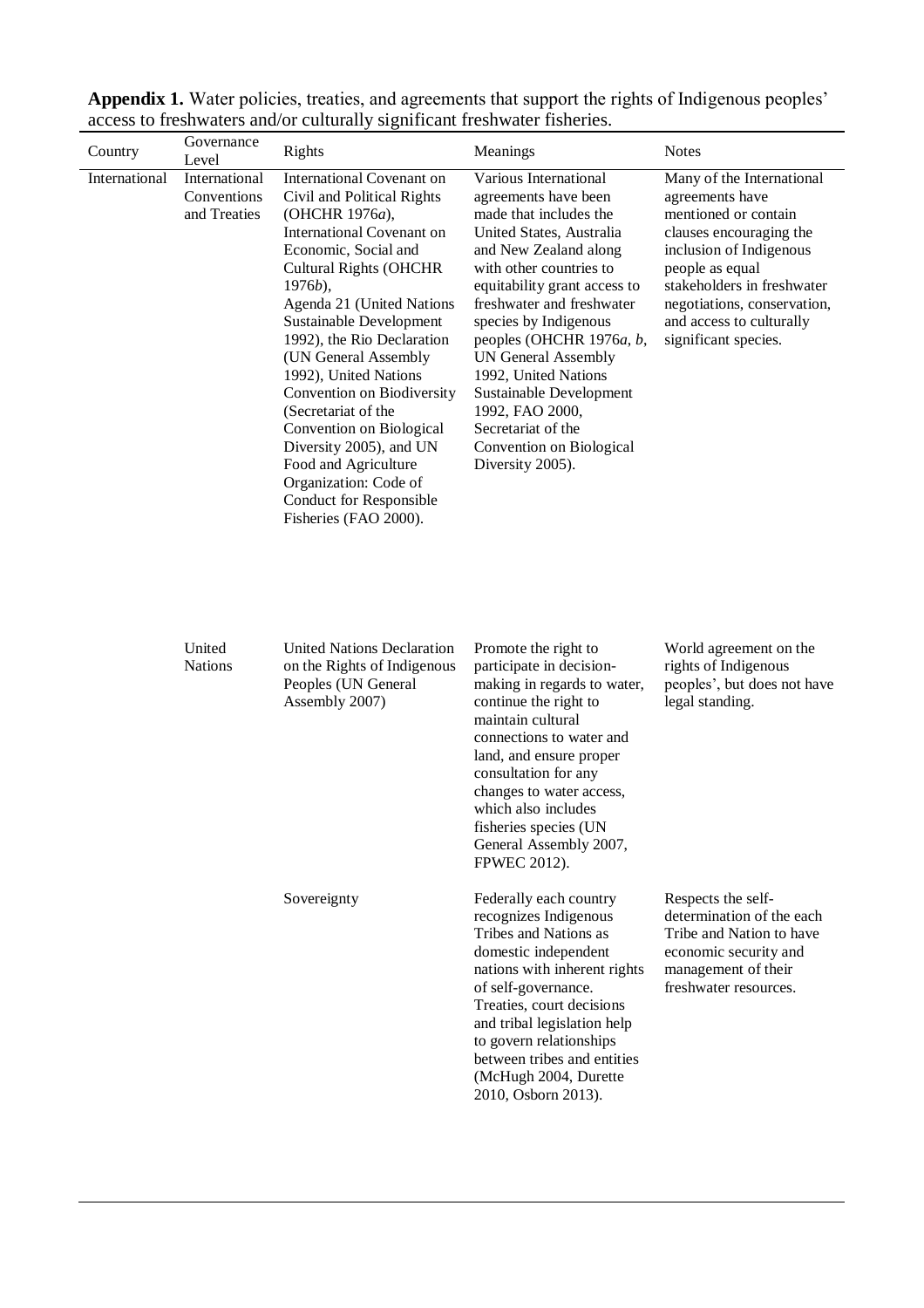| Country                  | Governance<br>Level | <b>Rights</b>                                                                                                     | Meanings                                                                                                                                                                                                                  | <b>Notes</b>                                                                                                                                                                                                                                                                      |
|--------------------------|---------------------|-------------------------------------------------------------------------------------------------------------------|---------------------------------------------------------------------------------------------------------------------------------------------------------------------------------------------------------------------------|-----------------------------------------------------------------------------------------------------------------------------------------------------------------------------------------------------------------------------------------------------------------------------------|
| Australia                | National            | Native Title Act 1993<br>(OPC 2014)                                                                               | Customary water access<br>recognized through leases,<br>licenses and permits<br>(Altman 2004, Jackson and<br>Morrison 2007, Aboriginal<br>and Torres Strait Islander<br>Social Justice<br>Commissioner 2009, OPC<br>2014) | Section 211 of the Act<br>protects the fishing right of<br>Native Title Holders<br>(Schnierer et al. 2011, OPC<br>2014).                                                                                                                                                          |
|                          |                     | <b>Cultural Flows (National</b><br><b>Cultural Flows Research</b><br>Project 2014)                                | Flow allocation<br>requirement to Indigenous<br>peoples through the<br>Murray-Darling Basin<br>(FPWEC 2012, NWC<br>2012, National Cultural<br>Flows Research Project<br>2014).                                            | Concept is still in the early<br>stages of implementation.<br>Objectives include<br>establishing river flows<br>that support cultural<br>connections, facilitate<br>economic development,<br>and promote the recovery<br>of culturally significant<br>fisheries (tribe specific). |
|                          | State               | Various                                                                                                           | Every state has different<br>access rights for<br>Indigenous people and<br>customary fisheries access<br>(Smyth et al. 2010,<br>Schnierer 2011, Schnierer<br>et al. 2011, FPWEC 2012,<br>NWC 2012).                       | Complex situation of each<br>state having its own<br>regulations on Aboriginal<br>rights to access freshwater<br>fisheries.                                                                                                                                                       |
| Canada and<br><b>USA</b> | National            | Pacific Salmon Treaty<br>1985 (Government of<br>Canada and Government of<br>the United States of<br>America 2014) | Treaty between Canada and<br>the USA to recognize the<br>importance of cross<br>boundary migrations of<br>salmon (CRITFC 2014,<br>Government of Canada and<br>Government of the United<br>States of America 2014).        | Mentions the treaty should<br>meet objectives with<br>Native Americans and First<br>Nations people, but often<br>they are not active<br>participants in<br>negotiations. CRITFC is<br>working to be a part of<br>recent review of the treaty<br>(CRITFC 2014).                    |
| Canada                   | National            | $R$ v. Sparrow 1990 ( $R$ v.<br>Sparrow 1990)                                                                     | Supreme Court of Canada<br>declared that First Nations<br>People had the right to fish<br>for food, ceremonial and<br>cultural reasons $(R v)$ .<br>Sparrow 1990, Issac 1999,<br><b>CRITFC 2014).</b>                     | Ruling applies Canada<br>wide.                                                                                                                                                                                                                                                    |
|                          |                     | $R$ v. Marshall 1999 ( $R$ v.<br>Marshall 1999a, b)                                                               | Supreme Court of Canada<br>ruled that First Nations<br>People had the legal right<br>to fish for commercial<br>purposes $(R v.$ Marshall<br>$1999a, b$ ).                                                                 | Gives the First Nations<br>people the right to continue<br>to fish for CKS for<br>economic reasons.                                                                                                                                                                               |

## Appendix 1. continued.